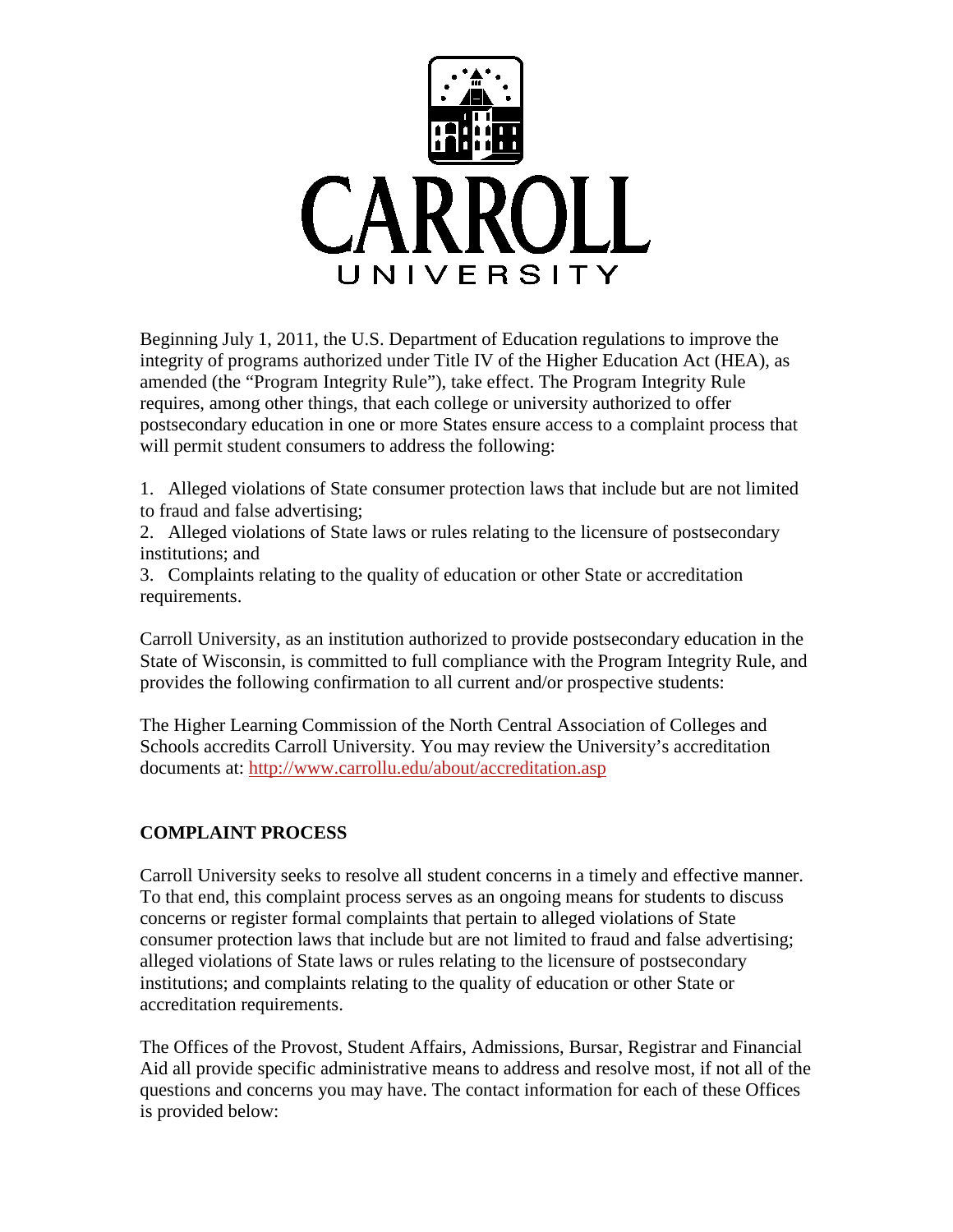- Office of the Provost (academic programs, accreditation): (262) 524-7364 or [jdeharto@carrollu.edu](mailto:jdeharto@carrollu.edu)
- Office of Student Affairs (student and campus life): (262) 524-7332 or [tbarry@carrollu.edu](mailto:tbarry@carrollu.edu)
- Office of Admissions (admissions eligibility): (262) 524-7221 or jwiseman@carrollu.edu
- Office of the Bursar (tuition/fee payments): (262) 524-7203 or [mkopy@carrollu.edu](mailto:mkopy@carrollu.edu)
- Office of the Registrar (academic records): (262) 524-7211 or ahandfor@carrollu.edu
- Office of Financial Aid (loans, scholarships, grants): (262) 524-7297 or [dscott@carrollu.edu](mailto:dscott@carrollu.edu)

It is expected that students will fully utilize any/all of the Carroll University administrative procedures to address concerns and/or complaints in as timely a manner as possible. On occasion, however, a student may believe that these administrative procedures have not adequately addressed concerns identified under the Program Integrity Rule. In those select cases, the following independent procedures are provided:

1. The Division of Trade and Consumer Protection of the Wisconsin Department of Agriculture, Trade and Consumer Protection (the "Division") is prepared to receive and review student consumer complaints regarding alleged fraudulent or abusive practices by a college or university in the delivery of postsecondary academic programs and activities, including, for example, fraud or false advertising. Complaints may be filed with the Division in written or electronic form by accessing the following link: [http://datcp.wi.gov/Consumer/Consumer\\_Complaints/index.aspx.](http://datcp.wi.gov/Consumer/Consumer_Complaints/index.aspx)

2. The Office of the Attorney General for the State of Wisconsin is authorized to investigate and prosecute violations of State consumer laws, including laws relating to deceptive advertising, credit, charitable solicitations, telecommunications, telemarketing and sales. The Office cooperates with other States, the Federal Trade Commission and other federal agencies in addressing national consumer protection issues. Further, the Wisconsin Department of Justice Office of Consumer protection litigates cases that are referred to the Department by other States agencies. Complaints may be filed with the Wisconsin Department of Justice Office of Consumer Protection at the following link: [http://www.doj.state.wi.us/dls/ConsProt/cp\\_complaints.asp.](http://www.doj.state.wi.us/dls/ConsProt/cp_complaints.asp)

3. The Higher Learning Commission ("HLC") of the North Central Association of Colleges and Schools is an independent body responsible for the accreditation of programs offered by Carroll University. HLC relies on constant contact with the Carroll University to ensure quality higher learning. Accredited institutions are required to submit progress reports, monitoring reports, contingency reports, and annual reports, as well as to participate in focus visits. Each year, HLC receives a number of complaints from students or other parties. When a complaint raises issues regarding an institution's ability to meet accreditation criteria, HLC will forward a copy of the complaint to the institution and request a formal response. Complaints may be filed with Higher Learning Commission at the following link: [http://www.ncahlc.org/information-for-the](http://www.ncahlc.org/information-for-the-public/complaints.html)[public/complaints.html.](http://www.ncahlc.org/information-for-the-public/complaints.html)

4. A variety of other State agencies or State Boards, which are involved in the evaluation and approval of institutional programs, or in the granting of professional certification or licensure, may also be contacted. These agencies include, but may not be limited to, the following:

Accounting Examining Board: